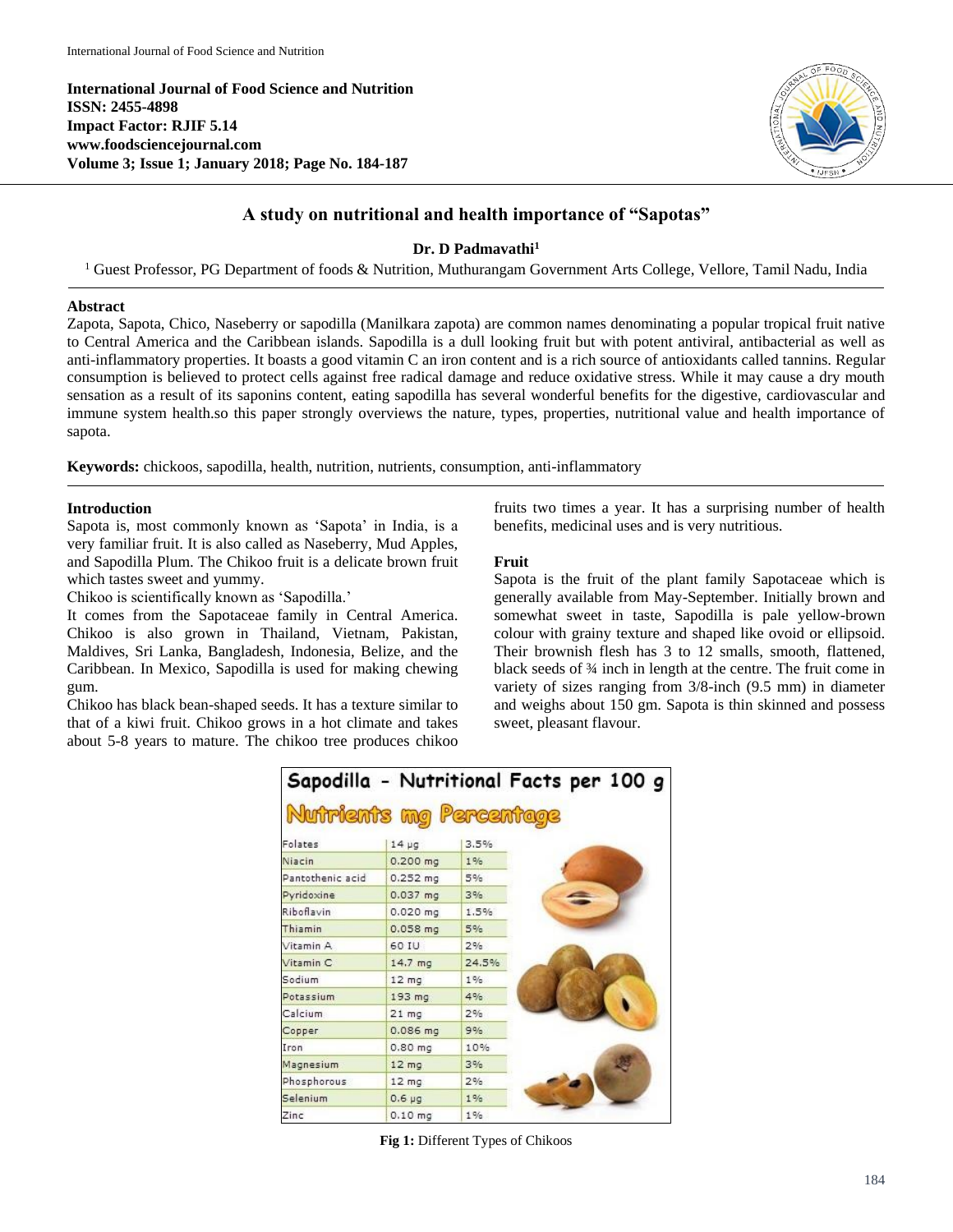#### **1. Brown Sugar**

Brown sugar is a member of chikoos family first introduced in 1948. Brown sugar is deliciously sweet and also has a sweetscented fragrance.

It is a baby fruit of 2-2.5 inches length. It is of warm brown colour and has a granular texture with excellent quality.





### **2. Prolific**

Prolific was first introduced in 1951. It has a cone shape. Skin of prolific is brown in colour and inside is pink. It has a sweet taste and fragrance. It is 2.5-3.5 inches long with a smaller width. The quality of prolific is termed as good.

### **3. Russell**

Russell is the oldest member of the family available since 1935. It is 3-5 inches long and has a spherical shape. It is rich in taste and is similar to that of other family members.

### **4. Tikal**

Tikal is a special variety smaller than other types and ripens fast. It has a great taste. Tikal is oval in shape and has a light brown colour.

### **Health benefits of Sapota**

Sapota possesses anti-inflammatory properties. It contains dietary fiber in very good amount. The people of India used it for anti-bacterial and anti-viral properties. It maintains the overall health as it is loaded with various nutrients. Sapodilla is rich in calories. Along with the fruit, other parts are also used to the colds and cough because it contains antidiarrheal, diuretic, antihyperglycemic, antibiotic and hypercholesteraemic effects.

### **Relieves stress**

The study analysis shows that Vitamin C helps the weakened immune system which is caused due to stress. The stress has become the common health problems which could be relieved with the adequate intake of Vitamin C that improves the overall health. Vitamin C could be found in Sapodilla by 39.33%.

### **Helps in digestion**

Fiber is essential to improve the digestion. Insoluble fiber assists to pass the stool and bulk through the body which

forbids the health conditions such as colon cancer, diverticulitis and inflammatory bowel.

### **Anti-Inflammatory agent**

The high content of tannins makes sapota or chikoo an important anti-inflammatory agent. In other words, it helps in improving the condition of the digestive tract through prevention of diseases like esophagitis, enteritis, irritable bowel syndrome and gastritis. It also reduces inflammation by reducing any swelling and pain.

### **Prevention of certain cancers**

The Vitamins A and B help in maintaining the health of the mucus lining of the body and the texture of the skin. The antioxidants, dietary fiber and nutrients found in sapota provide protection against cancer and tightly bind the carcinogens (toxins) to protect the mucus membrane of the colon. Vitamin A provides protection from lung and oral cavity cancers.

### **Healthy bones**

Additional amounts of calcium, phosphorus and iron are required by bones to increase their endurance. Being rich in calcium, iron and phosphorus, sapota fruit greatly helps in enhancing and strengthening the bones. Copper is essential for the growth of bones, connective tissue and muscles. The deficiency of copper increases the chances of osteoporosis, muscle weakness, low strength, breakage, weak joints etc. The studies show that the intake of copper with manganese, zinc, calcium slows the loss of bone in older women.

### **Controls blood pressure**

The magnesium in sapota keeps the blood vessels up and running, and the potassium regulates blood pressure and circulation. It's also good to treat anaemia with, as it's also rich in iron.

### **Relief from constipation**

Sapota fruit provides a high amount of dietary fiber (5.6/100g). Thus, it is regarded as an excellent bulk laxative. The fiber content provides relief from constipation. It supports the colons' membrane and makes it resistant to infections.

### **Haemostatic properties**

The sapota herb is known for its haemostatic properties i.e. stopping blood loss. Thus, this herb is beneficial in reducing bleeding in case of piles and injuries. The ground seeds can be applied as a paste for alleviating stings and insect bites.

### **Anti viral and anti-fungal properties**

Due to the presence of polyphenolic antioxidants, sapota is found to have several anti-viral, anti-parasitic and antibacterial properties. The antioxidants prevent bacteria from entering into the human body. Vitamin C destroys the harmful free radicals whereas potassium, iron and folate, niacin and pantothenic acid facilitate proper functioning of the digestive system.

### **Anti-Diarrheal**

Sapota is regarded as an anti-diarrheal due to its purgative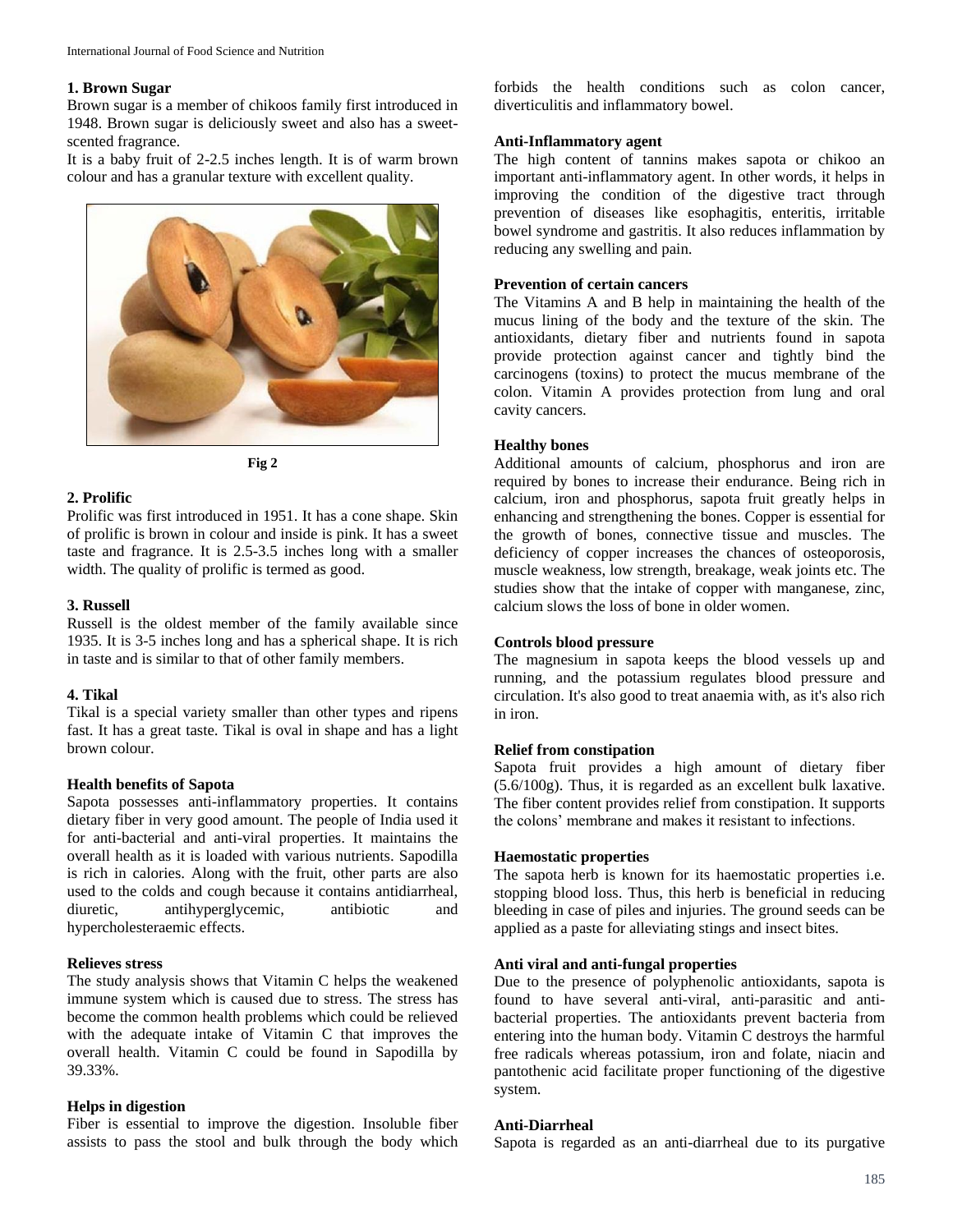properties. A decoction made by boiling this fruit in water can cure diarrhoea. It also helps in the alleviation of piles and dysentery.

## **Mental health**

Being a potent sedative, sapota fruit helps to calm the nerves and alleviate stress. Thus, it is advisable for individuals suffering from insomnia, anxiety and depression.

## **Cold and cough**

Sapota fruit is effective in keeping congestion and chronic coughs at bay by removing the phlegm and mucus from the nasal passage and respiratory tract. Thus, it helps in the alleviation of cold and coughs.

# **Kidney stones**

The crushed seeds of this fruit act as a diuretic, thus helping to expel bladder and kidney stones. It provides protection against kidney diseases as well.

## **Aids in weight loss**

Sapota fruit indirectly helps in weight loss and prevents obesity by regulating the secretion of gastric enzymes, thereby regulating metabolism.

## **As a detoxifying agent**

Sapota acts as a diuretic and thus helps in removing waste materials from the body through frequent urination. It prevents oedemas or water retention by maintaining the water concentration within the body.

# **Tooth cavities**

The high latex content of sapota fruit can be used as a crude filling for tooth cavities.

## **Prevents anaemia**

Anaemia is caused due to the deficiency in iron. The body won't be able to produce haemoglobin and transport oxygen due to inadequate presence of iron. The patients of anaemia experience the symptoms such as poor mental function, lack of energy and apathy. Anaemia is mostly seen in children and menopausal women so they should consume the foods rich in iron.

## **Proper function of brain**

The brain requires oxygen for efficient function. The iron assists to deliver the oxygen to the brain and eliminates poor memory and apathy. The deficiency in iron results in restless, irritable and inattentive.

## **Heals wound**

The studies show that Vitamin B5 speeds up the healing process of cuts and wound and also treats the skin reactions from radiation therapy. It also slows down the aging process such as dark spots and wrinkles. The recent studies show that Vitamin B5 accelerates the healing process by improving the multiplication of cells.

## **Good for the eyes**

Sapota contains a high amount of Vitamin A. According to

research, Vitamin A helps in improving vision even during old age. Thus, in order to get or maintain good vision, you must try eating sapota fruit.

## **Assist nervous system**

Potassium is vital for the cellular function, nerve impulses and electrical signals that the function of brain depends on. Potassium deficiency leads to poor concentration, fatigue, trouble in remembering and learning and change in mood.

## **Benefits during pregnancy**

Having a high dose of carbohydrates and essential nutrients, sapota is extremely beneficial for pregnant and lactating mothers. It helps in reducing weakness and other symptoms of pregnancy such as nausea and dizziness

## **Other health benefits**

Magnesium contained in sapota is beneficial for blood and blood vessels whereas potassium helps in regulating blood pressure and promoting healthy circulation. Folate and iron prevent anaemia. Sapota helps in strengthening the intestines and in improving their performance. In short, eating sapota or chikoo fruit helps in developing body resistance against many infectious diseases.

### **Traditional uses**

The decoction of this fruit is useful to treat diarrhoea. The infusion of the young fruits and flowers helps to soothe the pulmonary ailments. The seed of this fruit contains quercetin and saponins which are used as aperient, febrifuge, diuretic and tonic. The compressed seeds are used to eradicate the bladder and kidney stones.

The decoction of old, yellowed leaves is effective for colds, coughs and diarrhoea. The daily intake of decoction made from the Schum elude leaves and Sapodilla helps to reduce the blood pressure. In the tropics, the latex is used for tooth cavities. The decoction of bark is useful to cure diarrhoea, dysentery and paludism. The flowers are used in Indonesia as an ingredient of a powder which is rubbed on the woman's body after childbirth. The fever and diarrhoea are treated in Cambodia with the bark as it possesses tannin.

### **How to eat**

Sapodilla is consumed raw by scooping the flesh out or made jam or sherbet. It is also added to the pancakes and cakes. It is also found in the form of custard, juice, ice creams or milkshakes.

### **Tips to buy & store chikoos**

- 1. Always select fresh and ripened chikoos. The ripeness of chikoos can be tested by pressing it gently with fingers.
- 2. Select chikoos which are in good shape and color.
- 3. Avoid rotten, hard and spotted chikoos.
- 4. You can store it at room temperature for a few days.
- 5. You can store it in a cool and dry place.
- 6. Store it in a refrigerator at a low temperature for a week.
- 7. After buying, it is best to consume chikoos within 3-4 days.
- 8. Raw chikoos, when stored in a rice of bag for two days, can be ripened